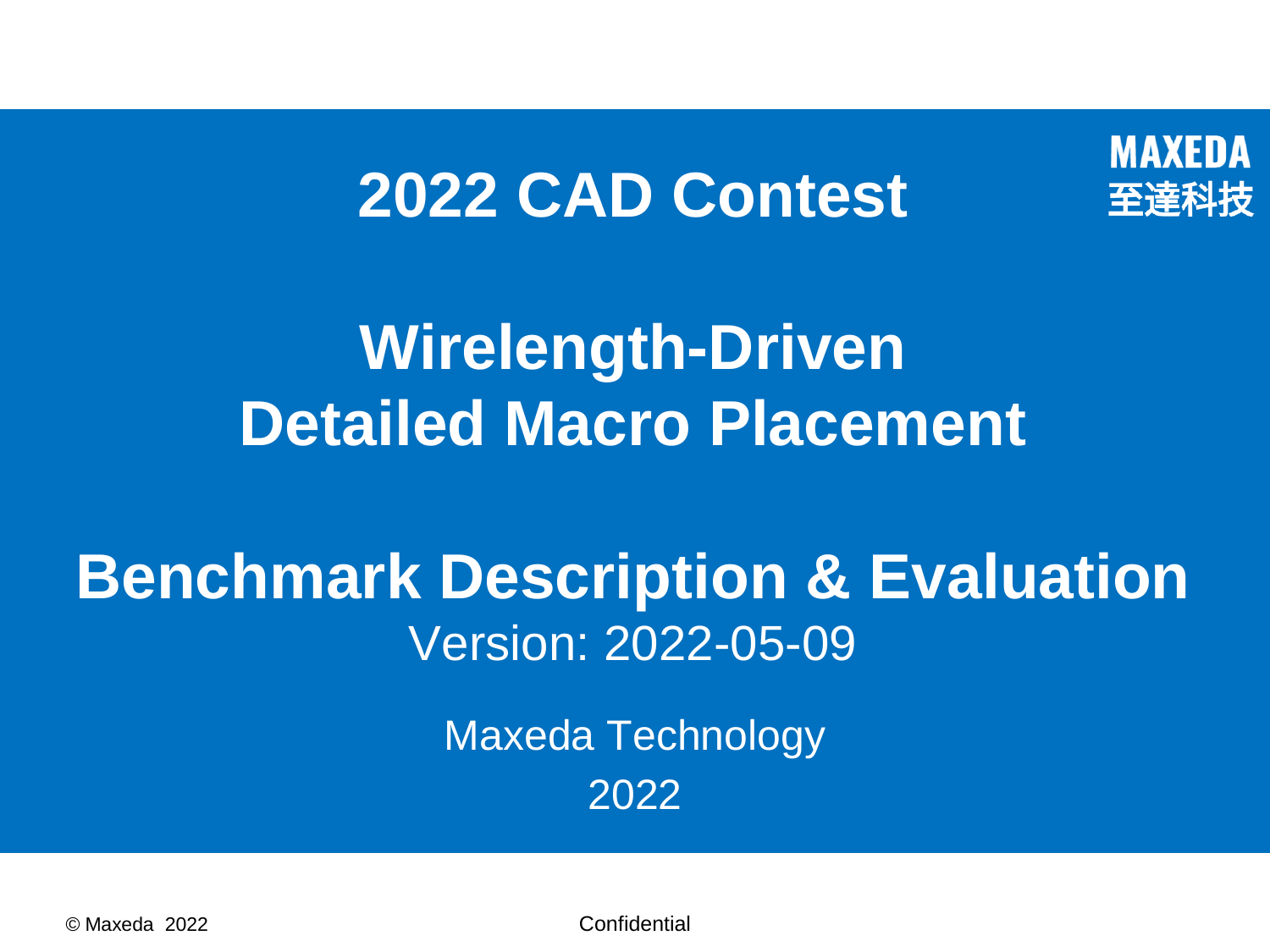# **Input File / Format**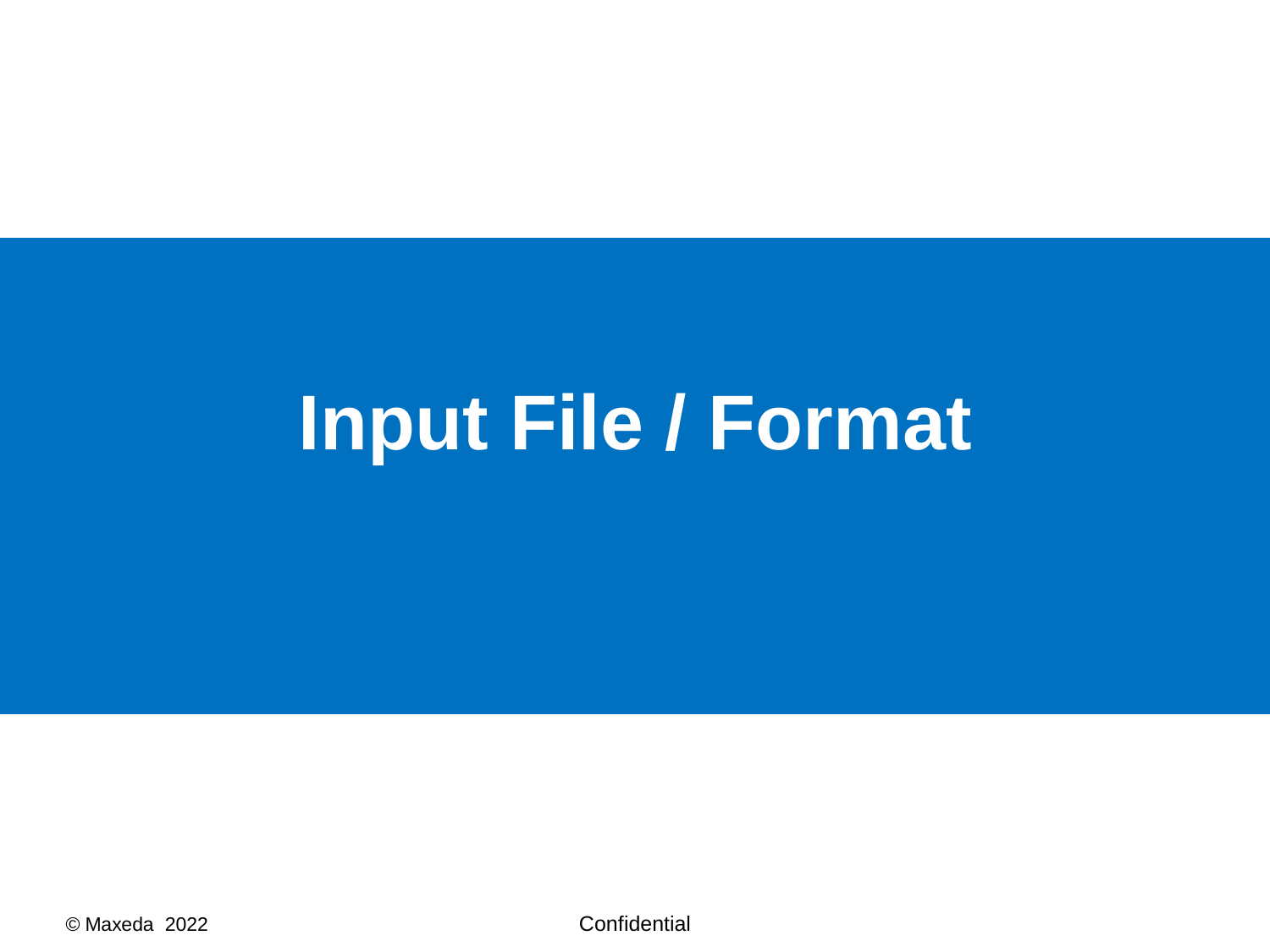### **(1) 第一類輸入檔案**

- 描述一個完整電路及其佈局圖,共包含三個檔案,格式 分別為 **Verilog**(副檔名為 **.v**)、**LEF**(副檔名為 **.lef**) 及 **DEF**(副檔名為 **.def**),定義遵照 IEEE Standard for Verilog Hardware Description Language 及 LEF/DEF Language Reference。
- 第一類輸入檔案修改自 2015 CAD Contest @ ICCAD 的 superblue1、 superblue7 及 superblue10 三個電路。
	- .def 中所有元件的擺置狀態改為 PLACED。
	- case01/case02/case03 分別使用 superblue1/superblue7/superblue10 電路。
	- **所有開放及隱藏測試資料所使用的第一類輸入檔案 限定為上述三個電路(LEF 內容完全相同、Verilog 內容僅 module name 不同,DEF 內容僅 DESIGN name 不同)。**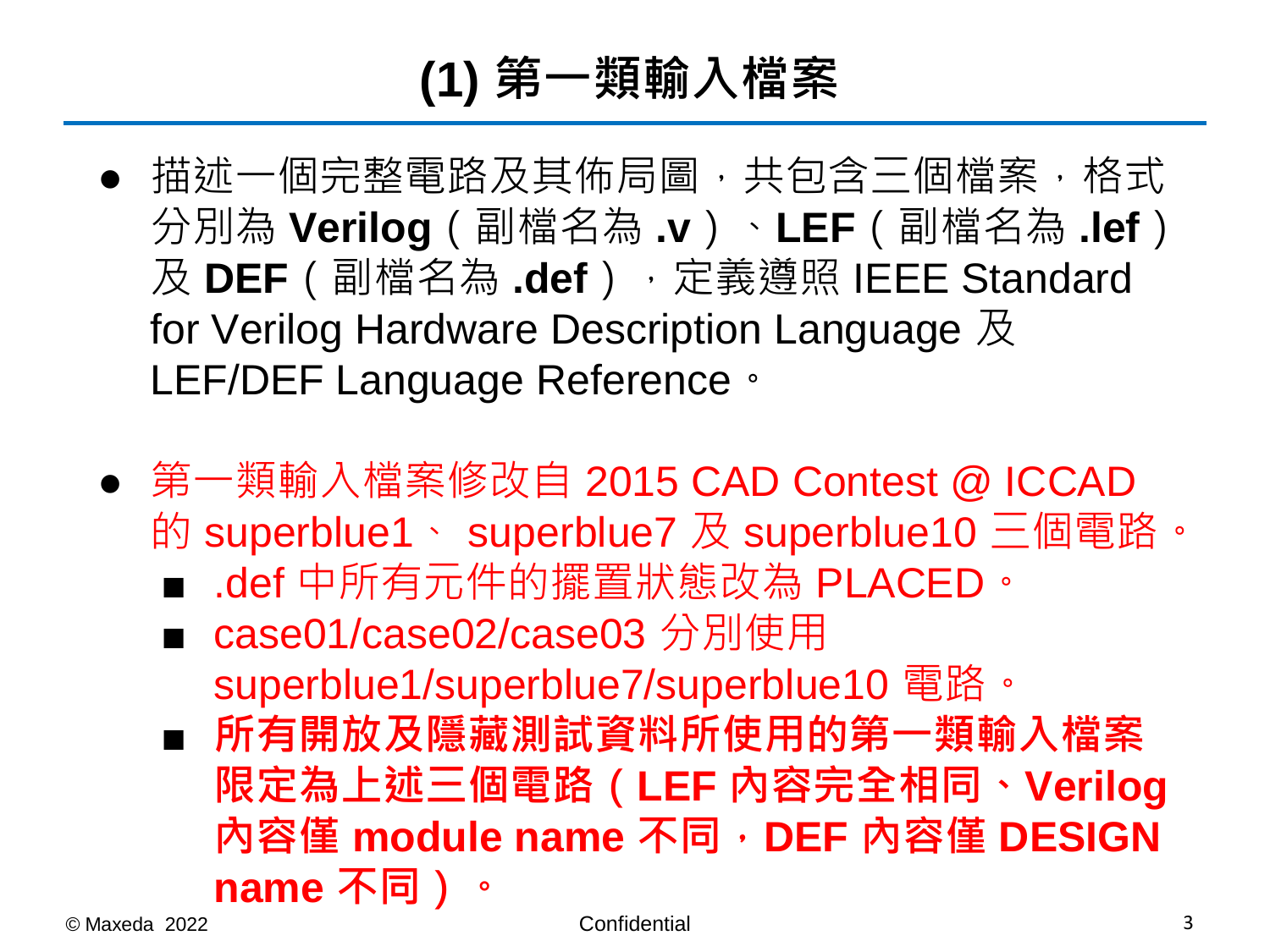### **(2) 第二類輸入檔案**

- 描述給定的合法巨集元件擺置,包含一個檔案,格式為 **DEF**(副檔名為 **.mlist**),定義遵照 LEF/DEF Language Reference [8], 內容僅包含四種 statements (VERSION、DESIGN、UNITS及DIEAREA)與一個 section (COMPONENTS) 。
- COMPONENTS 部分不包含標準單元元件的相關資訊, 僅保留巨集元件的相關資訊,如巨集元件的名字,擺置 狀態(僅會有 FIXED 或 PLACED 兩種)、合法擺置的 位置(左下角座標,皆為整數)及擺置方向。
	- **擺置狀態為 FIXED:請勿變動此巨集元件位置及方向。** ■ **擺置狀態為 PLACED:在給定限制下調整此巨集元件**
	- **位置及方向。**
- 語法定義如下頁: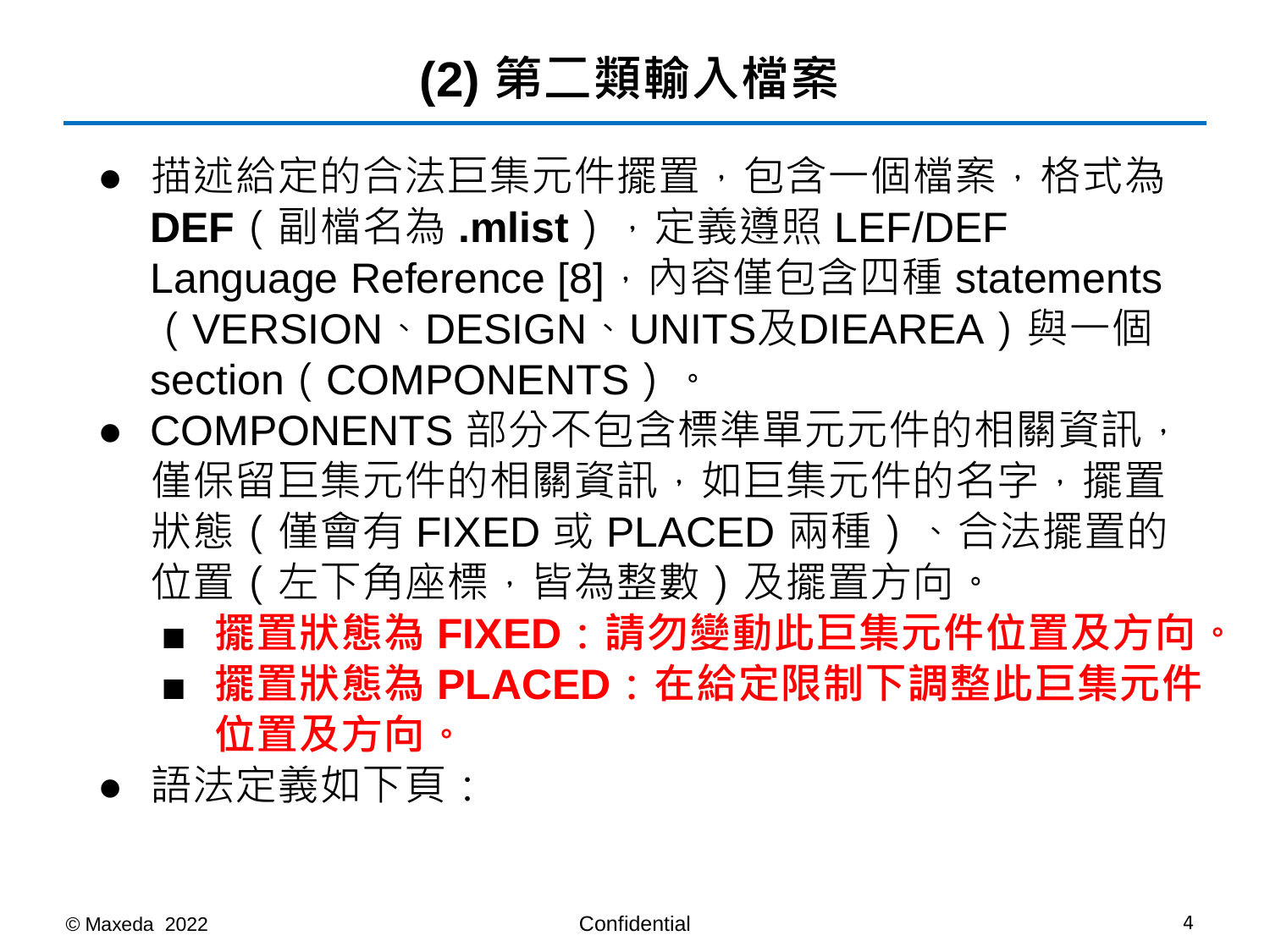### **(2) 第二類輸入檔案 (Cont'd)**

VERSION versionNumber;

DESIGN designName;

UNITS DISTANCE MICRONS dbuPerMicron;

DIEAREA  $pt$   $pt$   $pt$   $pt$   $...$ ;

**COMPONENTS numComps** 

[ - compName macroName

 $[ + {FIXED pt orient | PLACED pt orient} ]$ 

**END COMPONENTS**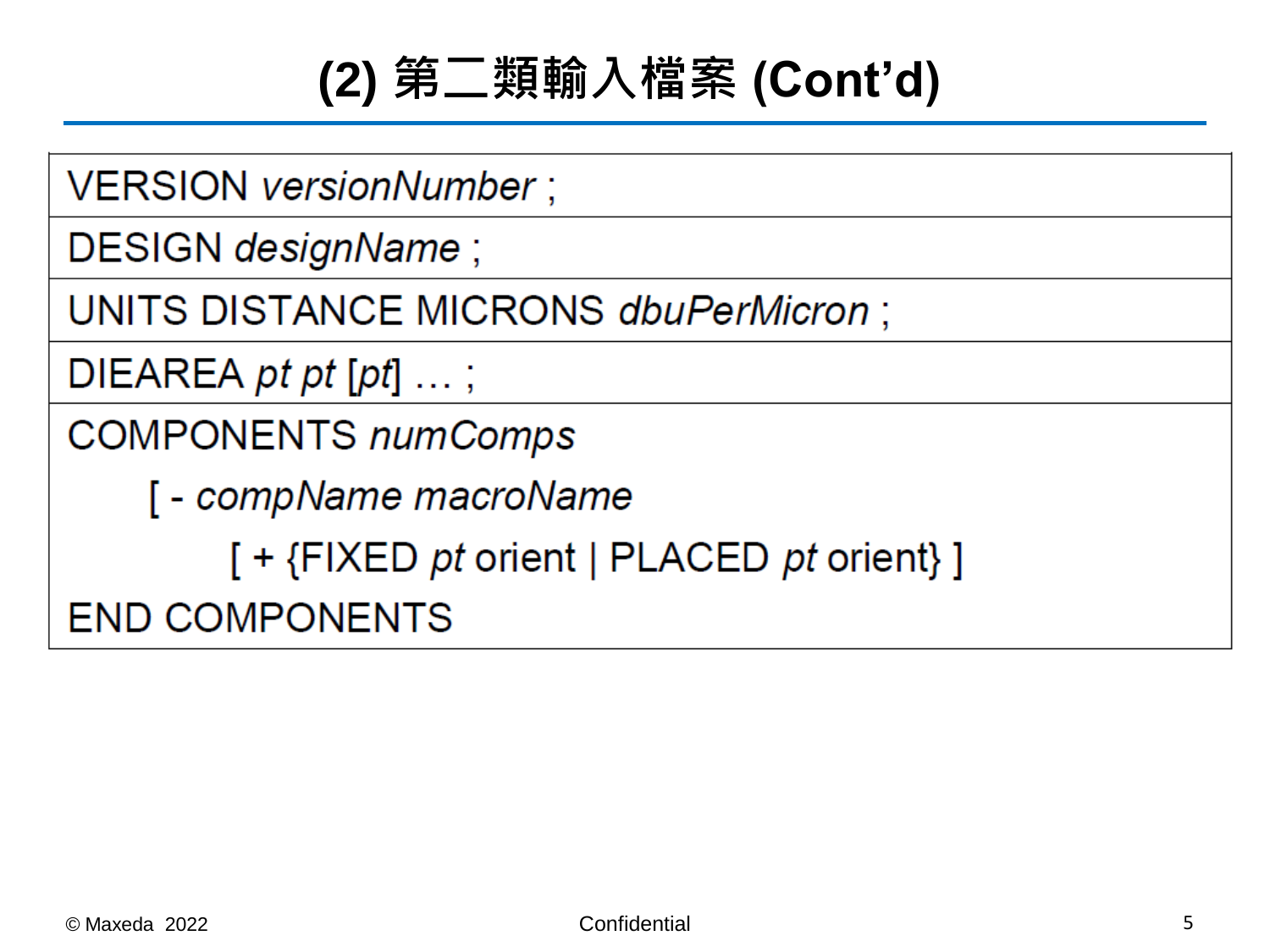### **(3) 第三類輸入檔案**

- 描述給定的三項限制,包含一個檔案,格式為 **ASCII** (副檔名為 **.txt**)。
	- maximum\_displacement\_constraint: 巨集元件最大 位移距離限制,單位為micron。
	- minimum\_channel\_spacing\_between\_macros\_con straint:巨集元件間的最小通道距離限制,單位為 micron。
	- macro halo:巨集元件外環距離,單位為micron。
- **此次競賽,所有開放及隱藏測試資料的 minimum\_channel\_spacing\_between\_macros\_con straint 及 macro\_halo 皆設定為0。**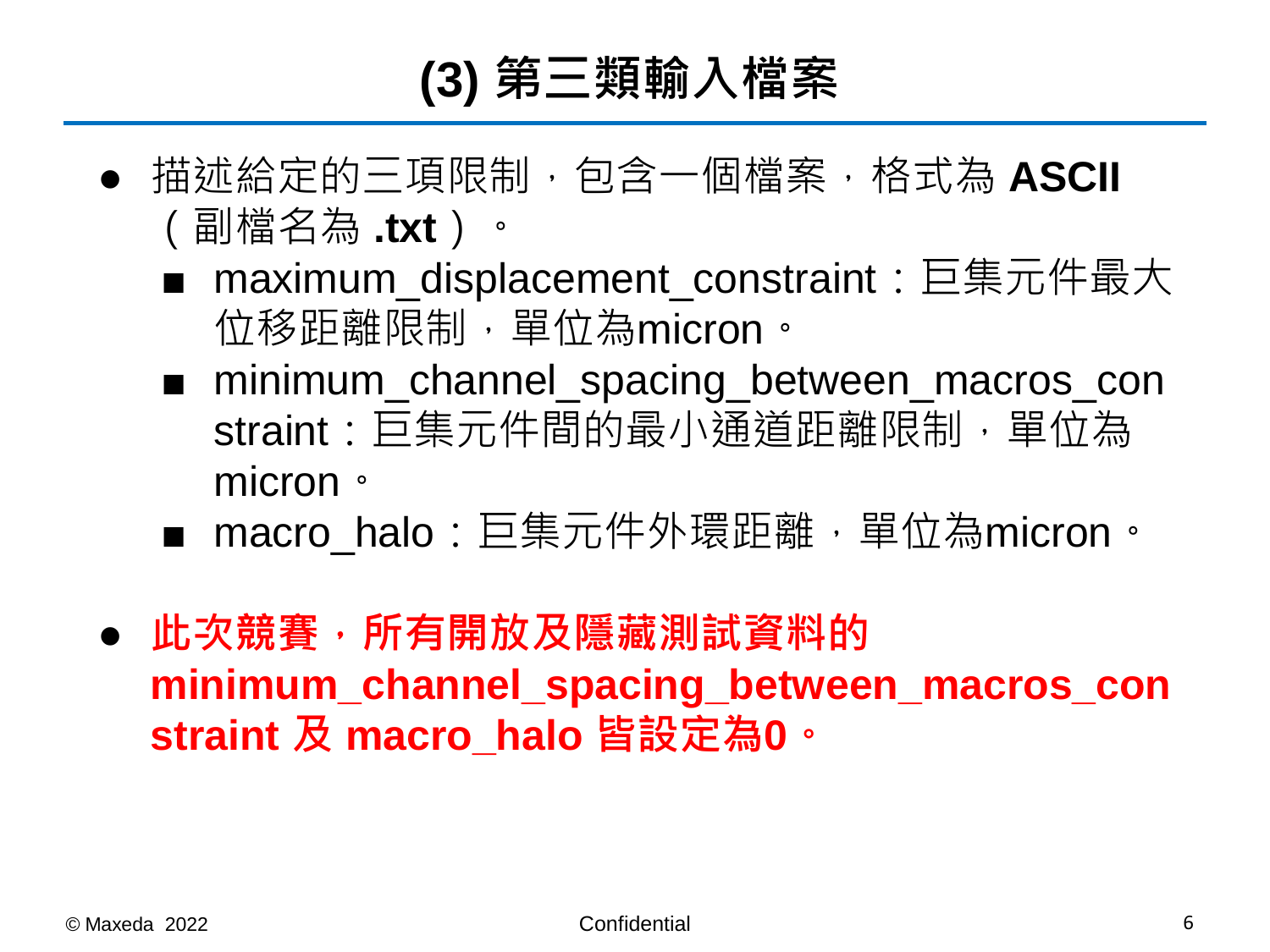# Output File / Format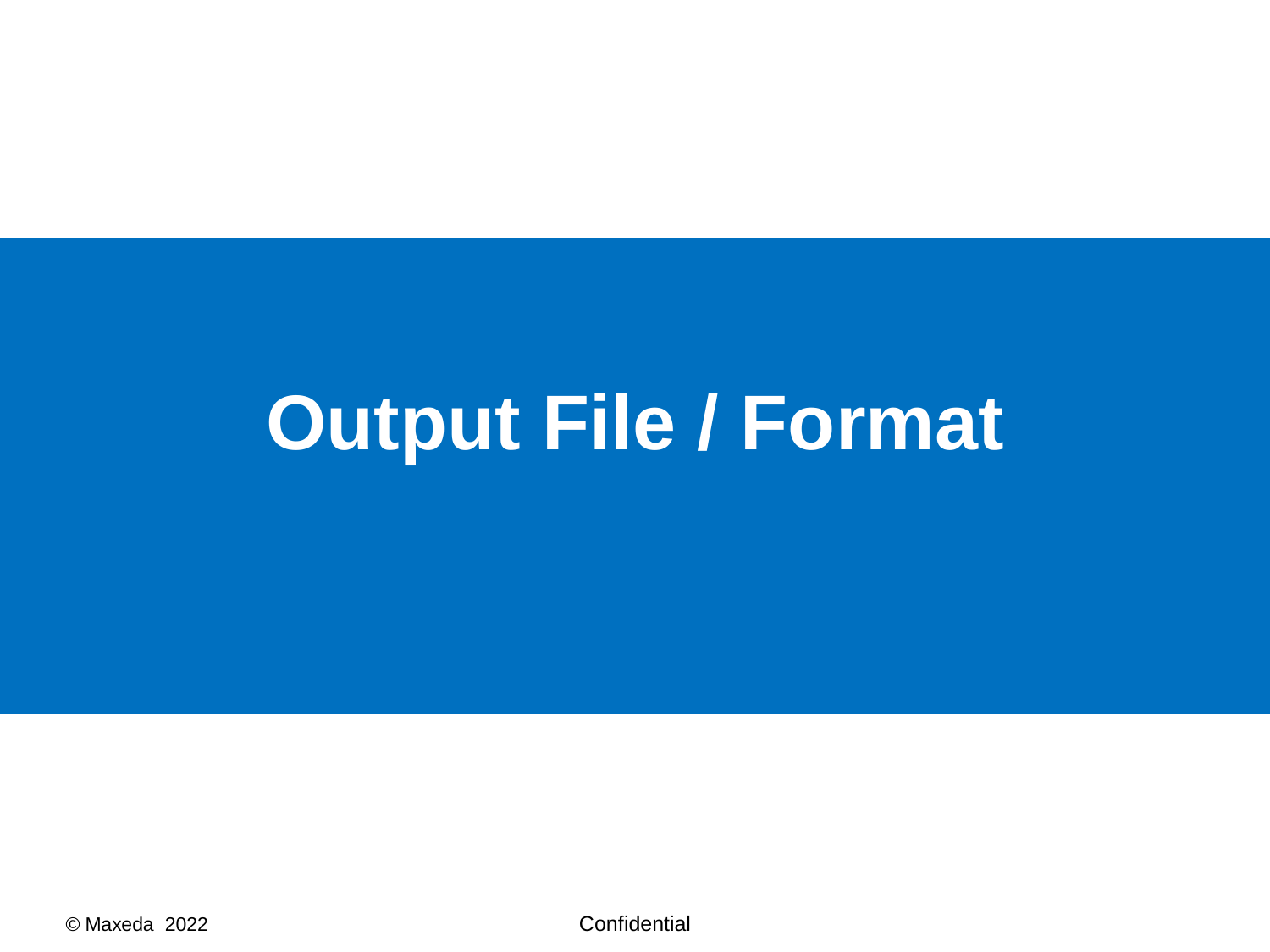### **輸出的 DEF 格式檔案**

● 每組測試資料,個別輸出一個檔案描述細部巨集元件擺 置,檔案格式為 **DEF**(副檔名為 **.dmp**),內容及語法 同"Input File / Format (2) 第二類輸入檔案"的描述。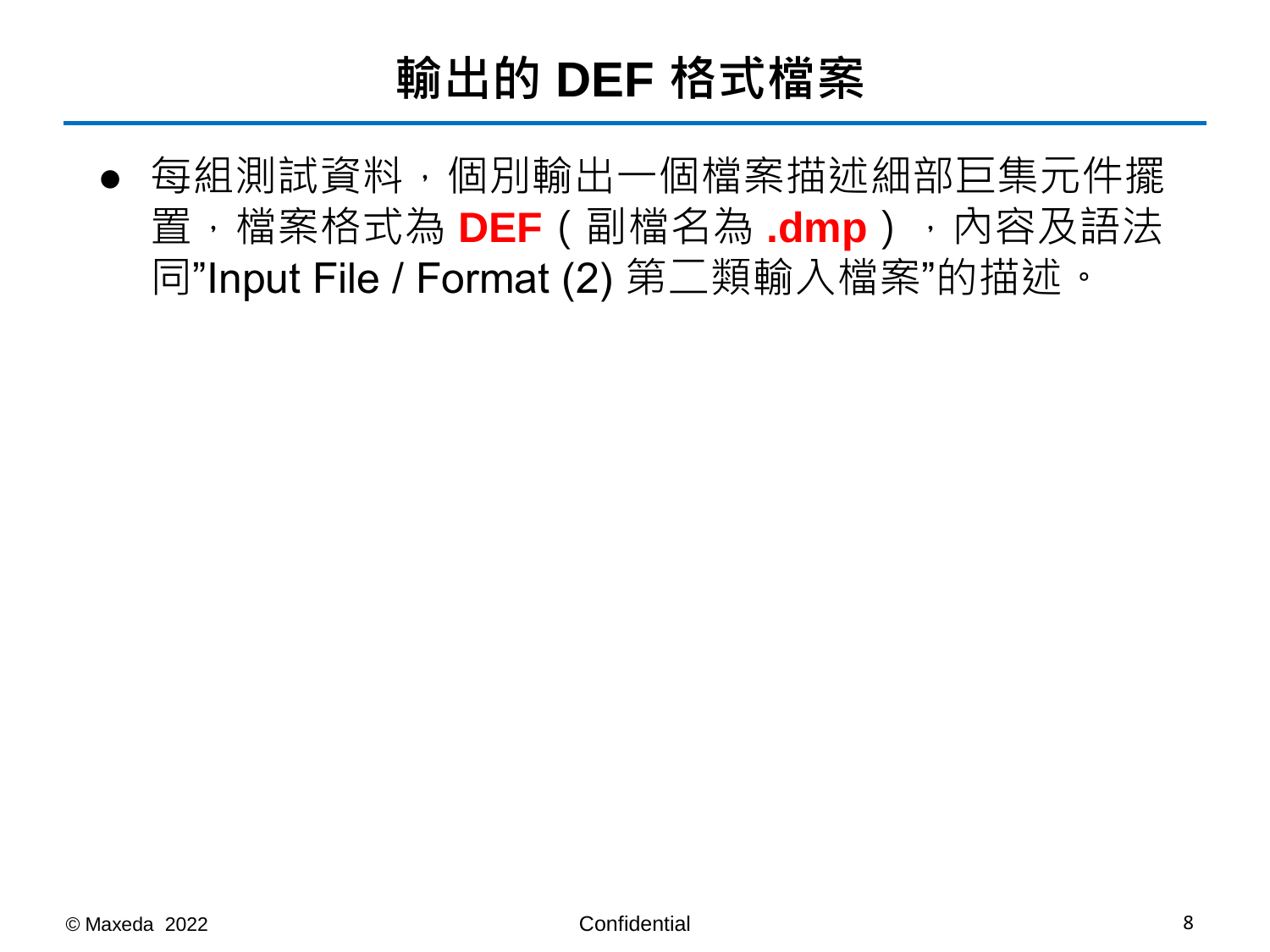### **Evaluation**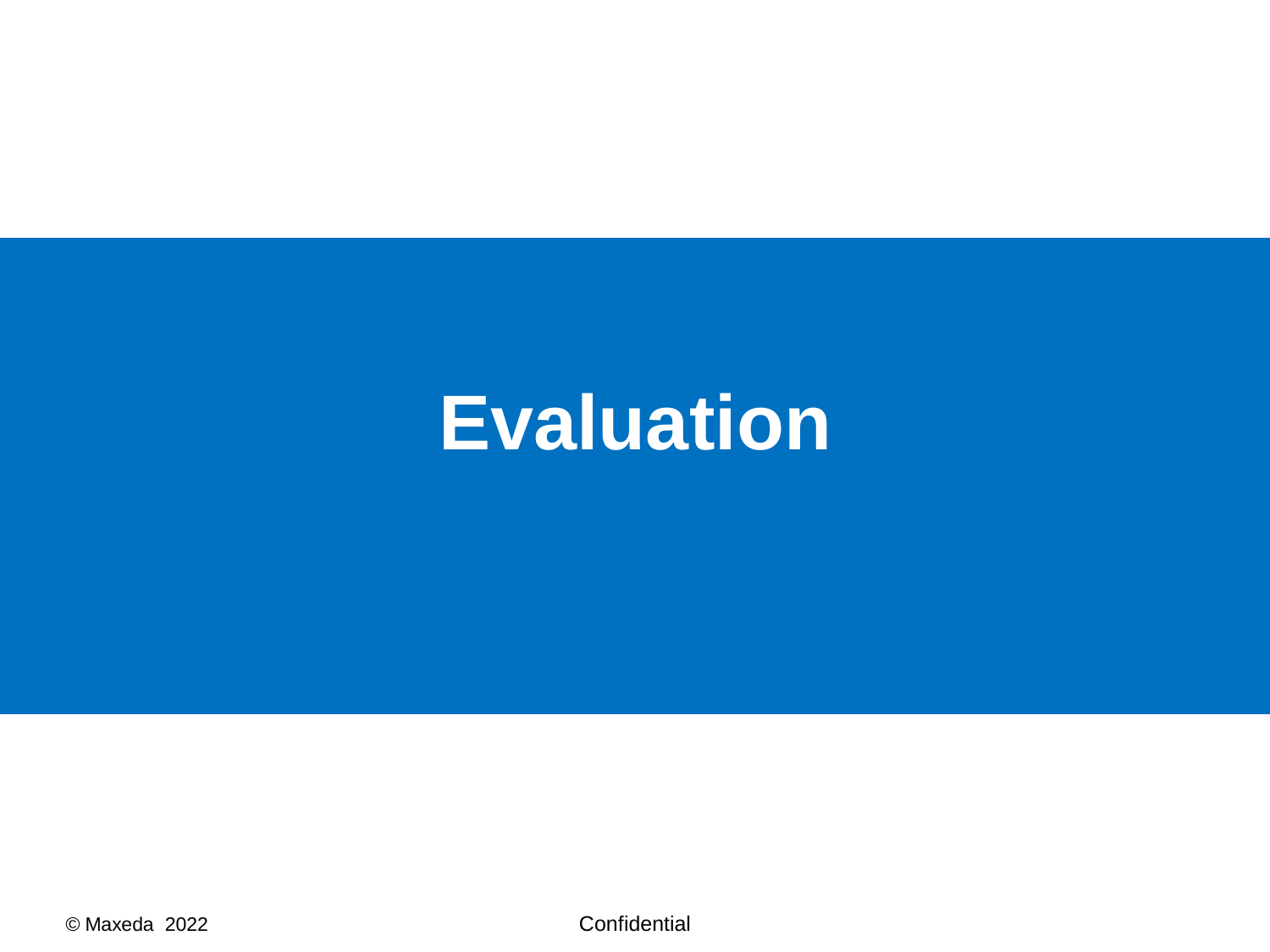#### **Evaluation Flow (每組測試資料獨立處理)**

- 1. 使用參賽者繳交的執行檔產生 caseOO.dmp。
	- 程式執行時間 (包含讀寫檔案過程) 必須在20分鐘 內完成。**(不符合則不予計分)**
	- caseOO.dmp 格式必須符合 LEF/DEF Language Reference。**(不符合則不予計分)**
- 2. 檢查 caseOO.dmp 的擺置位置及方向:必須完全符合 以下五個條件。**(不完全符合則不予計分)**
	- 1) 巨集元件完全座落在晶片外框的內側。
	- 2) 巨集元件的擺置方向符合擺置方向限制(N、FN、  $S \cdot FS$ )  $\cdot$
	- 3) 單一巨集元件的移動距離符合最大位移距離限制 (曼哈頓距離,依照各組測試資料給定) 。
	- 4) 兩兩巨集元件間符合最小通道距離限制(0) 。
	- 5) 不可移動巨集元件的位置不可變動。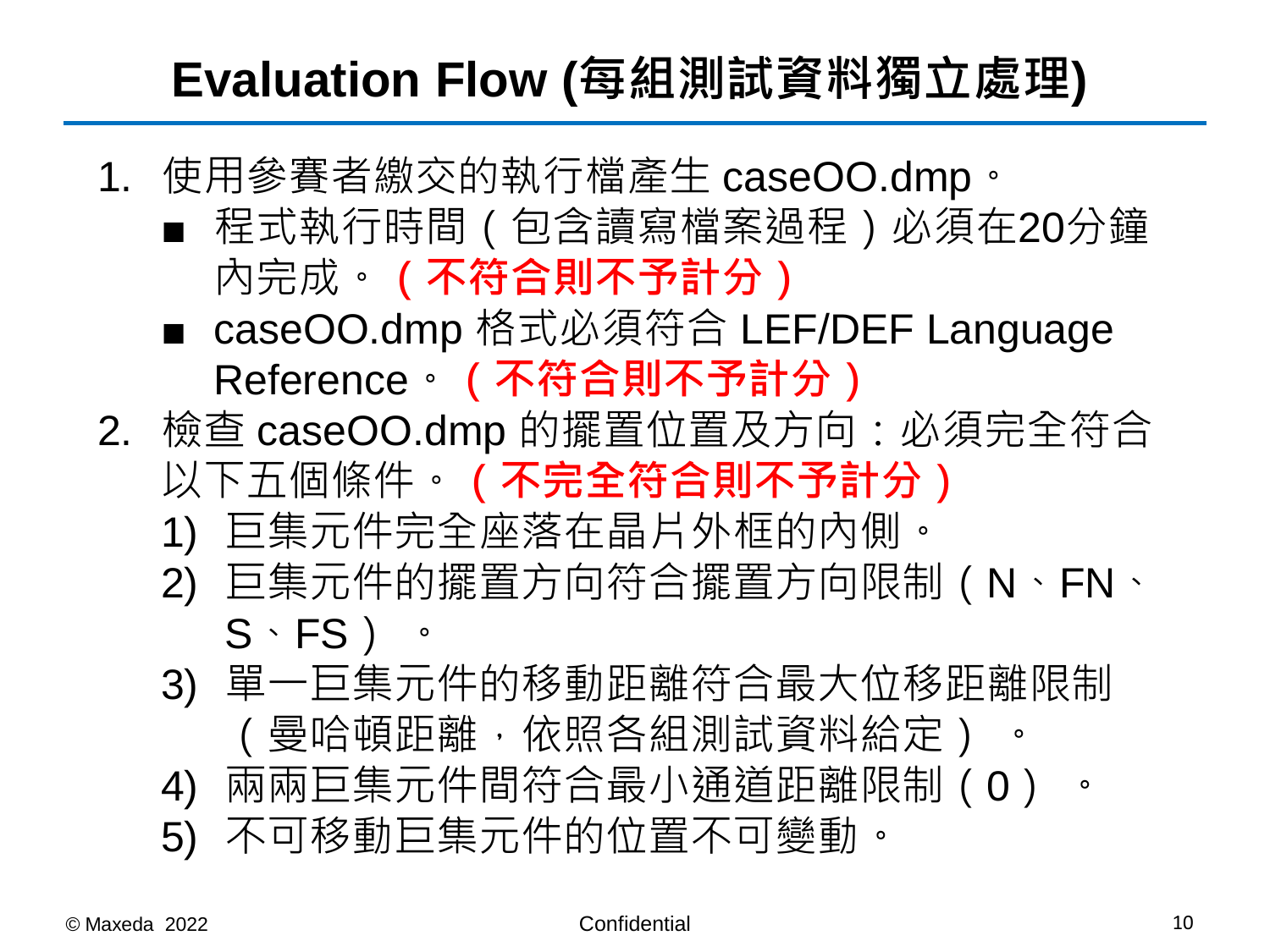#### **Evaluation Flow (Cont'd)**

- 3. 將 caseOO.dmp 中巨集元件的位置及方向更新至 bookshelf/caseOO.pl 中相對應的元件。
- 4. 使用 ntuplace3 擺置標準單元元件
	- 在 bookshelf/ 目錄下執行命令: ./ntuplace3 -aux caseOO.aux
	- ntuplace3 下載網頁: https://github.com/The-OpenROAD-

[Project/RePlAce/tree/standalone/ntuplace](https://github.com/The-OpenROAD-Project/RePlAce/tree/standalone/ntuplace)

5. 讀取細部巨集元件擺置值,如下圖最後一行的 HPWL 。

-case02.aux Global HPWL= 288126045902 Time: 2247 sec (37.5 min) Legal HPWL=1305512883922esTime: :0msec/(0.0min) sTime: 209 sec HPWL=1287587421039 Time:27 2483 sec (41.4 min)

■ 標準單元元件的位置儲存在 bookshelf/caseOO.ntup.pl。 ■ 可使用 gnuplot 開啟 bookshelf/caseOO.ntup.plt。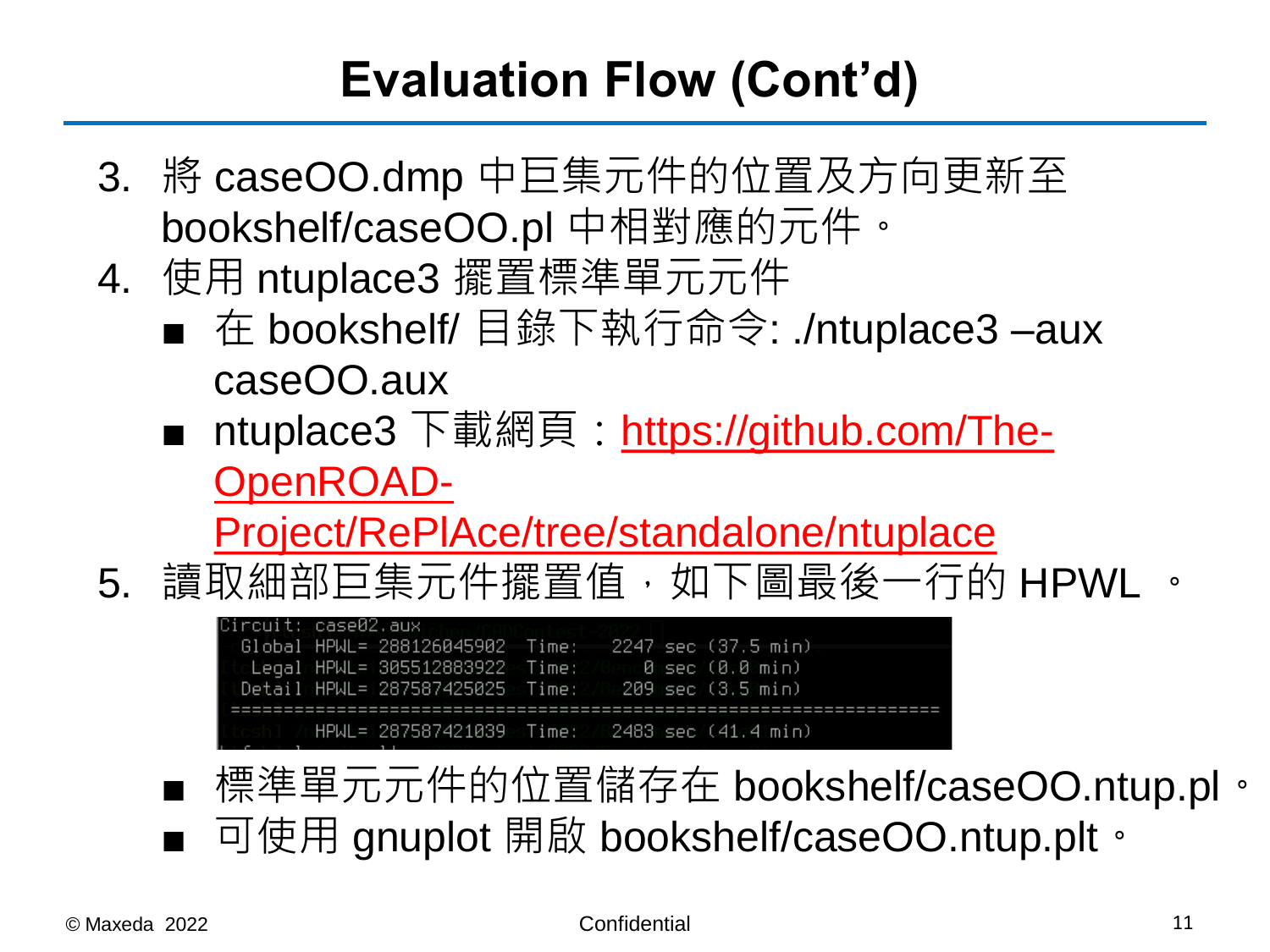## **Submission Note**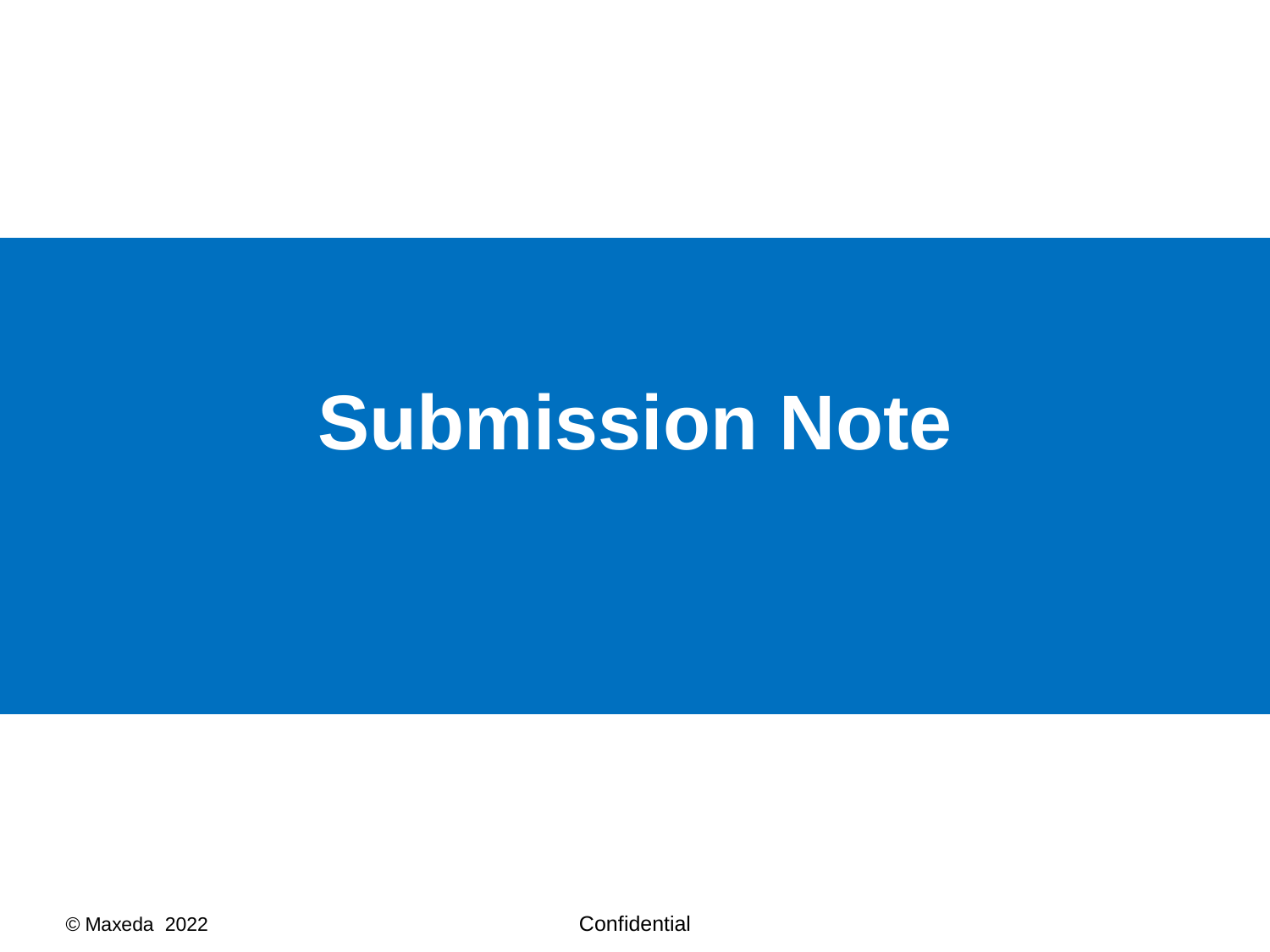#### **Note**

- 1. 每組測試檔案包含兩個目錄 lefdef/ 及 bookshelf/。
	- lefdef/ 為競賽使用的標準輸入檔案。
	- bookshelf/ 為競賽 evaluation 使用的檔案, 提供予 參賽者開發過程自行評估結果使用。
- 2. 繳交的檔案不需要包入 ntuplace3。
- 3. 參考: open source 的學術界元件擺置器
	- RePIAce: [https://github.com/The-OpenROAD-](https://github.com/The-OpenROAD-Project/RePlAce)Project/RePlAce
	- DREAMPlace: <https://github.com/limbo018/DREAMPlace>